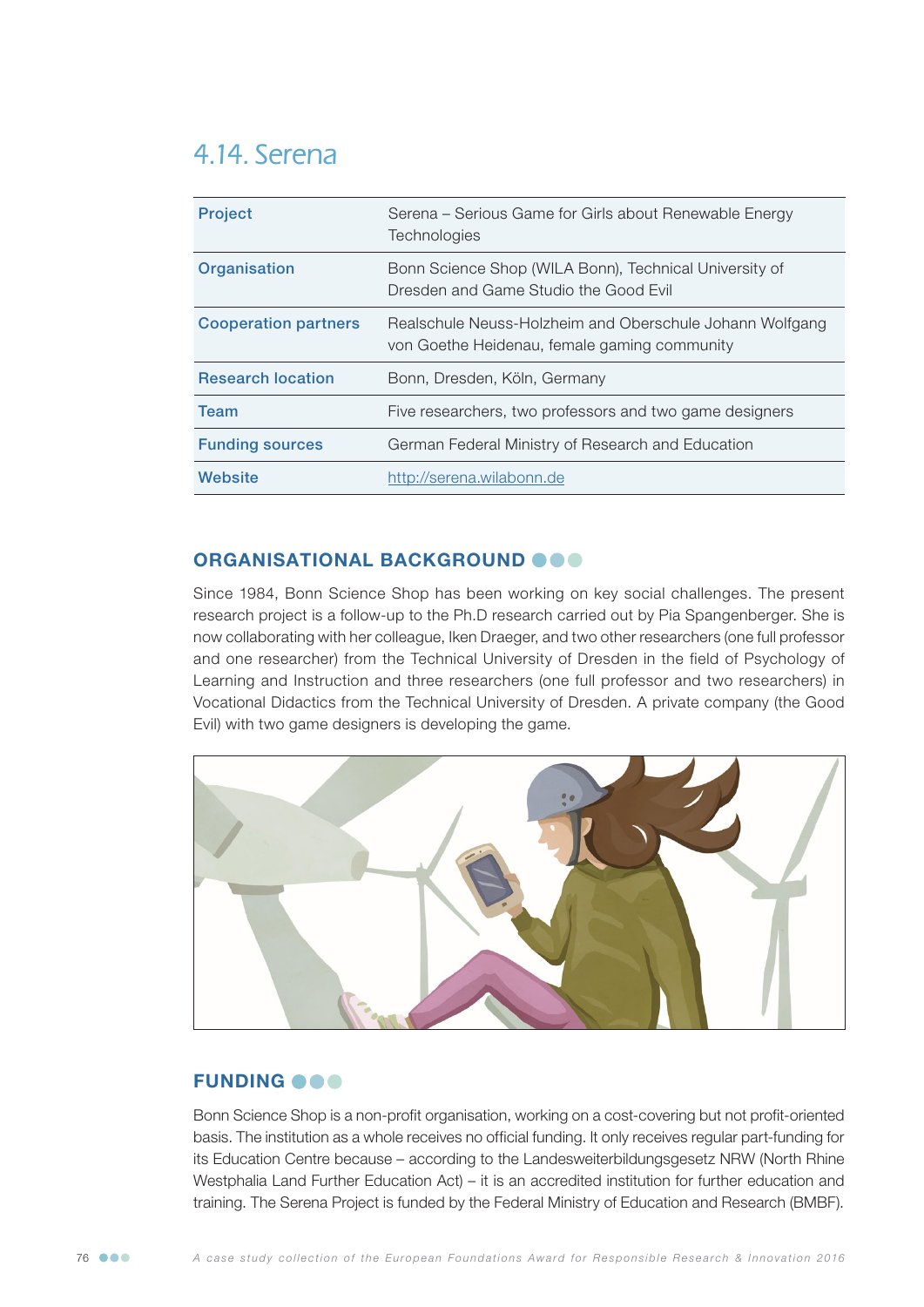### PROBLEM BEING ADDRESSED @@@

In Germany and other European countries only a small number of women work in technical professions. The percentage of women in technical vocational training in Germany is less than 10%. Due to the fact that women face various challenges regarding the choice of a career in a technical field including discrimination against women, lack of self-confidence in this field, less family support, minority status in a male-dominated work environment as well as societal gender role stereotypes, the percentage of women remains low. Occupational segregation matters because it is a conduit for the disadvantage facing women in the labour market and limits women´s choices, impacting their potential for financial independence across a lifetime.



### RESEARCH DESIGN AND SOLUTION OOO

The question concerns what can promote girls´ interest in technical vocational training. Previous research has shown that the social utility value of technology can spark the interest of girls in a technical field. This needs to be illustrated and explained. Girls are also thought to care more about the environment. The Serena research project is therefore pursuing the goal of providing 13-15 year old girls with opportunities for:

- acquiring knowledge and competencies regarding technical vocations,
- mastering typical tasks and challenges in the vocational field of renewable energy technologies,
- attracting and growing girls' interest in technical vocations as well as
- developing and increasing their confidence in their technical abilities by playing a serious game.

A serious game is a computer game which communicates knowledge that isn't forced upon young people while also being playful and fun. The serious game will provide girls with opportunities to explore the exciting working areas involved in technological occupations, and in doing so, to master typical challenges facing technicians in the renewable energy sector, including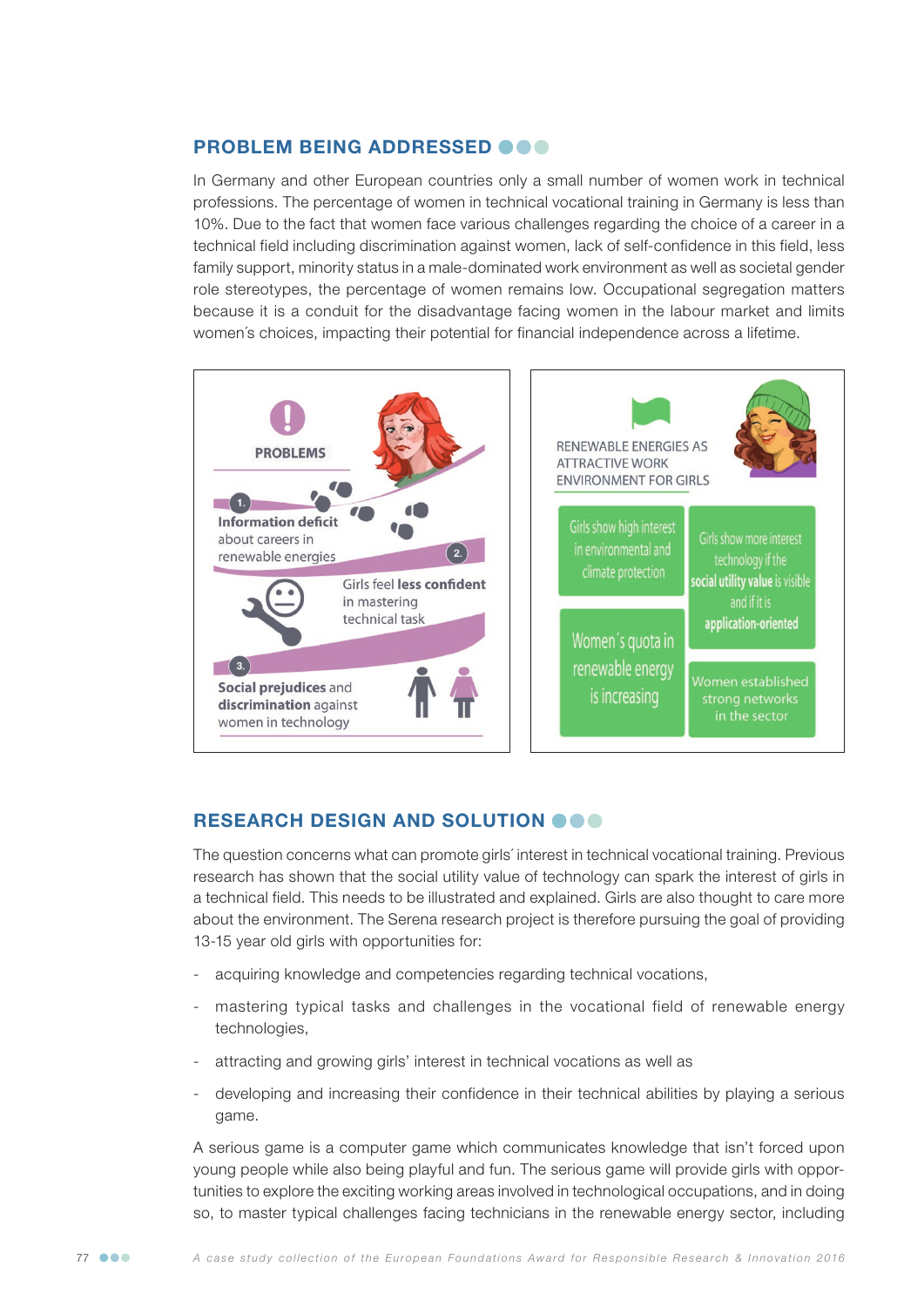discrimination in a male-dominated working environment. It will also provide opportunities for identification. Players will take on the role of an avatar – a girl that lives a typical teenager's life. During her life she is confronted with technological problems which she has to solve together with her friends. The game will not be a simulation game but more of an experience game with elements of self-evaluation, which most importantly is fun to play. The method is based on the 'value expectancy model' (Eccles and Wigfield, 2002), which describes a method of stimulating self-reflection to strengthen the self-concept of one´s abilities. Game levels will start easy, with tasks such as changing a light bulb, but as the game continues these become more difficult. The design of the game addresses a number of trade-offs. The first is the balance between serious content and entertainment. What should be implemented in the game? How many objectives should be addressed? Should the game be more fun to play and not too complicated, so that it can be used in group discussions in class? The second is the balance between the level of participation and engagement versus the level of privacy. Some media are more appropriate for interaction with target groups and do not interfere with the privacy of participants (Snapchat/WhatsApp).

The final game will be evaluated to answer the research question: how can girls be attracted into technical vocational training in the field of renewable energies by playing a serious game? Design and evaluation is done in close collaboration between the Bonn Science Shop, the Technische Universität Dresden (Psychology; Vocational Education), the game studio The Good Evil and girls (aged 13 to 15) in two partner schools, using different research approaches:

- Qualitative analysis of current demands in the job market and of core competencies in the field of renewable energy professions.
- Online survey to investigate students' preferences regarding the design features of the avatars that will be implemented as player and non-player characters.
- Online survey to investigate teachers' preferences regarding usability in class.
- Development of formative and summative feedback strategies on the basis of the Interactive Tutoring Feedback model.
- Empirical evaluation study among girls to examine the effects of the feedback strategies on girls' confidence in mastering technical tasks, their interest in technical vocations and their knowledge of technical vocations.



Pedagogic concepts for teaching material will support teachers using the serious game in class. The game can be used as a tool by teachers, parents or other initiatives focusing on promoting girls' interest in technical professions. The project has both scientific and applied significance because it combines a design-based research approach to develop a serious game that aims at addressing the under-representation of female adolescents in STEM (Science, Technology, Engineering, Mathematics) through improving their confidence in mastering technical tasks.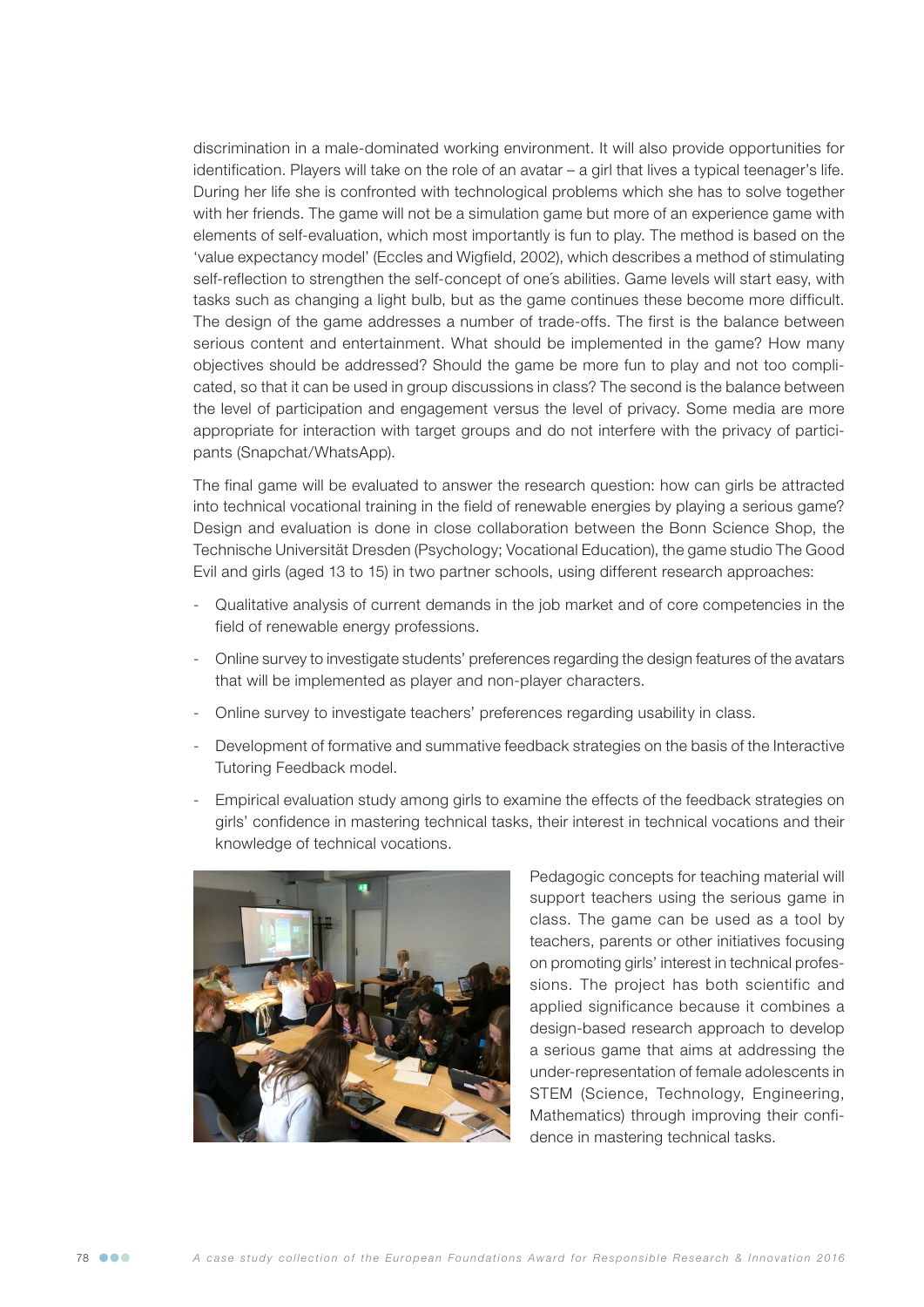### GRAND CHALLENGE BEING ADDRESSED @@@

Women are under-represented in technology-based occupations in Germany and other European countries. This is hardly changing in spite of a high number of initiatives to promote participation of girls in STEM occupations. Among various reasons for the lack of women in technology careers, a negative self-concept of technical abilities caused by unfavourable technical socialisation starting from birth has been identified as a major barrier hindering girls from choosing a technology career. Norms in society make it hard for girls to identify with an occupation that is not considered as feminine. Thus, the main challenges of the project are to:

- find an approach to make girls feel more self-confident about technology,
- take away the prejudices of society towards girls and technology and
- provide more information about careers for girls in renewable energies.

Since there are different types of girls and individuals may be social value or technology orientated, they have to be motivated in different ways. Their career decision-making process has to be understood to change subconscious gender role stereotypes by playing a serious game. A bottom-up approach therefore had to be developed to help girls to learn more about technology, its social utility value and how it can be used. Even once qualified, women tend not to pursue a technology career because it is a male-dominated working environment. While the game itself cannot solve that problem, it can contribute to the dialogue about discrimination against women in technology.

#### RESPONSIBLE RESEARCH AND INNOVATION OOO

The Serena research project was initiated by Pia Spangenberger's thesis about women´s career choices in the wind power industry. She interviewed thirty women and men employed in the industry. The results clearly showed that sustainability has a stronger subjective significance for career choice among women than for the men who were questioned. Together with Marcus Bösch (Game Studio The Good Evil) she developed the idea of a serious game for girls using her results. Partnering with the Technische Universität Dresden, the game studio The Good Evil and two state schools the project idea received funding from the German Federal Ministry of Research and Education. At the beginning of the project a science workshop in Berlin was organised to understand main issues in this research field and involve the relevant stakeholders such as gender experts, teachers, role models and vocational didactic experts. More importantly girls (aged 13 to 15) had to be involved in development of the game. Partnering with state schools, two workshops were carried out involving 120 girls, with more to follow, to gain insights into girls' experiences, preferences and knowledge in the field of renewable energy technologies. The collaboration with girls (aged 13 to 15) ensures that the final serious game will be accepted by them.

In addition to the interaction with girls, partnering schools and gender experts, citizens in society (female adolescents, teachers, multipliers, parents) are also involved in the game's development. A monthly newsletter, Twitter, Instagram and a blog help to stay in touch with the target groups, articulate the current status of the game, research results and initial tests on the game. By playing the first test levels and participating in online surveys, girls can give feedback such as design or story preferences. The types of questions are considered carefully, so that it is not too stringent but still serious enough to generate valuable feedback. Teaching materials will help to integrate the serious game into a syllabus or free time activity. The blog also introduces professions in the renewable energy industry and role models – young women working with